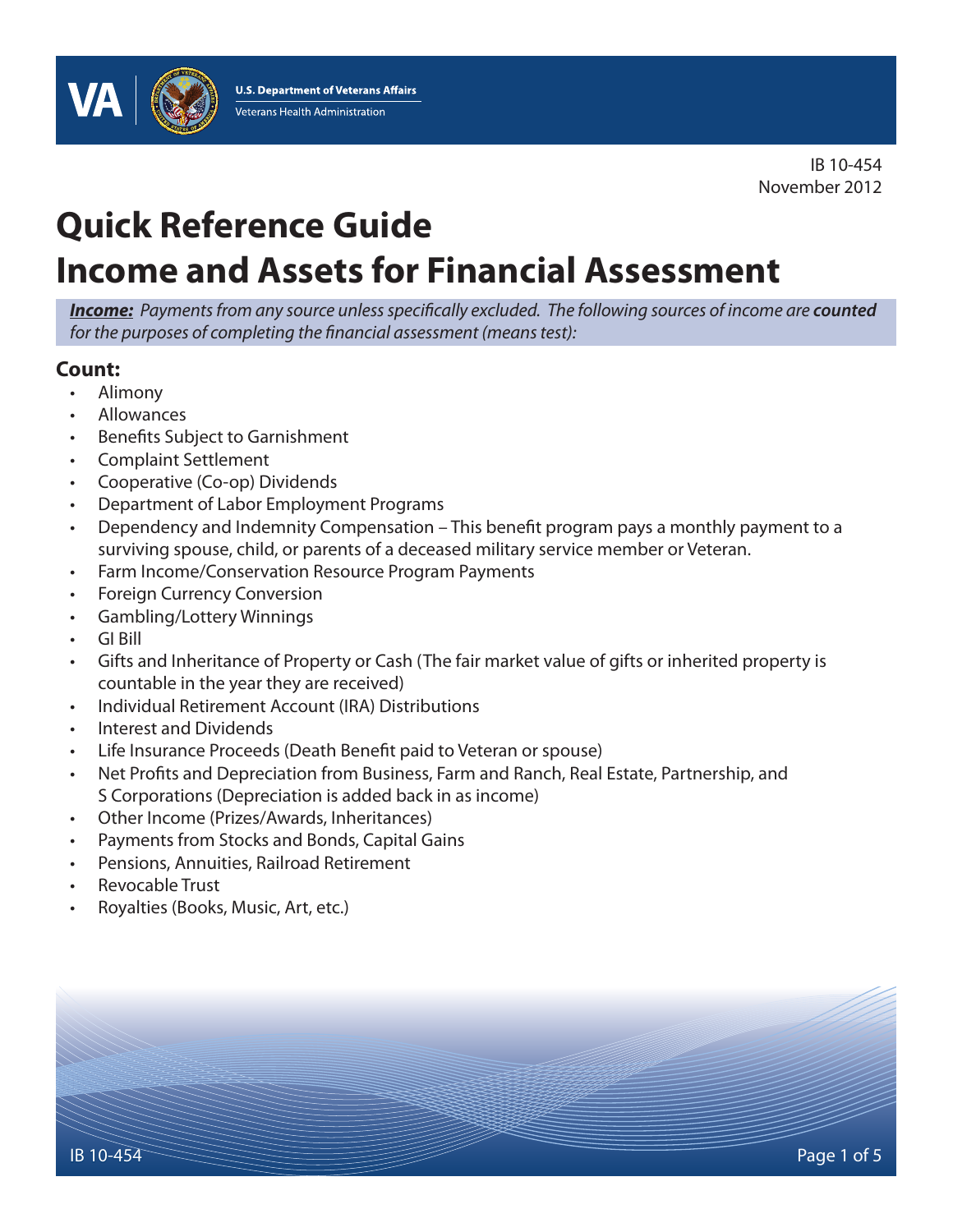- Settlements:
	- *o* Alaska Native Claims Settlement Act (amounts *exceeding* \$2,000 per individual per annum including cash dividends on stock received from a Native Corporation)
	- *o* American Indian Beneficiaries from trust or restricted lands (amounts *exceeding* \$2,000 per individual per calendar year)
- Social Security Benefits and Death Benefit Payment (including retroactive Lump Sum Payment from previous years)
- Timber Sales
- Unemployment Compensation
- VA Compensation (disability) Payments received by the spouse (not the Veteran) for a serviceconnected condition(s).
- Value of Room and Board/Housing Allowances
- Wages (Employment), Salaries, Bonuses, Severance Pay, Tips, and Other Accrued Benefits, etc.
- Workers Compensation

## **NOTE: The above list is not all inclusive.**

The following sources of income are *not counted* for the purposes of completing the financial assessment (means test):

# **Do Not Count:**

- Caregiver Payments
- Chore Service Payments
- Crime Victims Compensation Act Payments
- Disaster Relief Payments or Proceeds of Casualty Insurance
- Discharge of Indebtedness
- Federal Emergency Management Agency (FEMA) Disaster Insurance Payments
- Federal Government Sponsored Economic Stimulus Refunds
- Foster Care Payments
- Income from Domestic Volunteer Service Act Program
- Income Tax Refunds
- Loans (Reverse Mortgages)
- Maintenance
- Needs-Based Payments from Government Agency
- Payments for participation in a program of Rehabilitative Services
- Provisional Income
- Relocation Expenses
- Scholarships and Grants from school attendance
- Settlements:
	- *o* Agent Orange
	- *o* Alaska Native Claims Settlement Act (income of *up to* \$2,000 per individual per annum including cash dividends on stock received from a Native Corporation)
	- *o* American Indian Beneficiaries from trust or restricted lands (income of *up to* \$2,000 per individual per calendar year)
- VA Pension Payments
- Welfare, Supplemental Security Income (SSI), Compensated Work Therapy (CWT), Incentive Therapy (IT) earnings
- Withheld Social Security Overpayments

## **NOTE: The above list is not all inclusive.**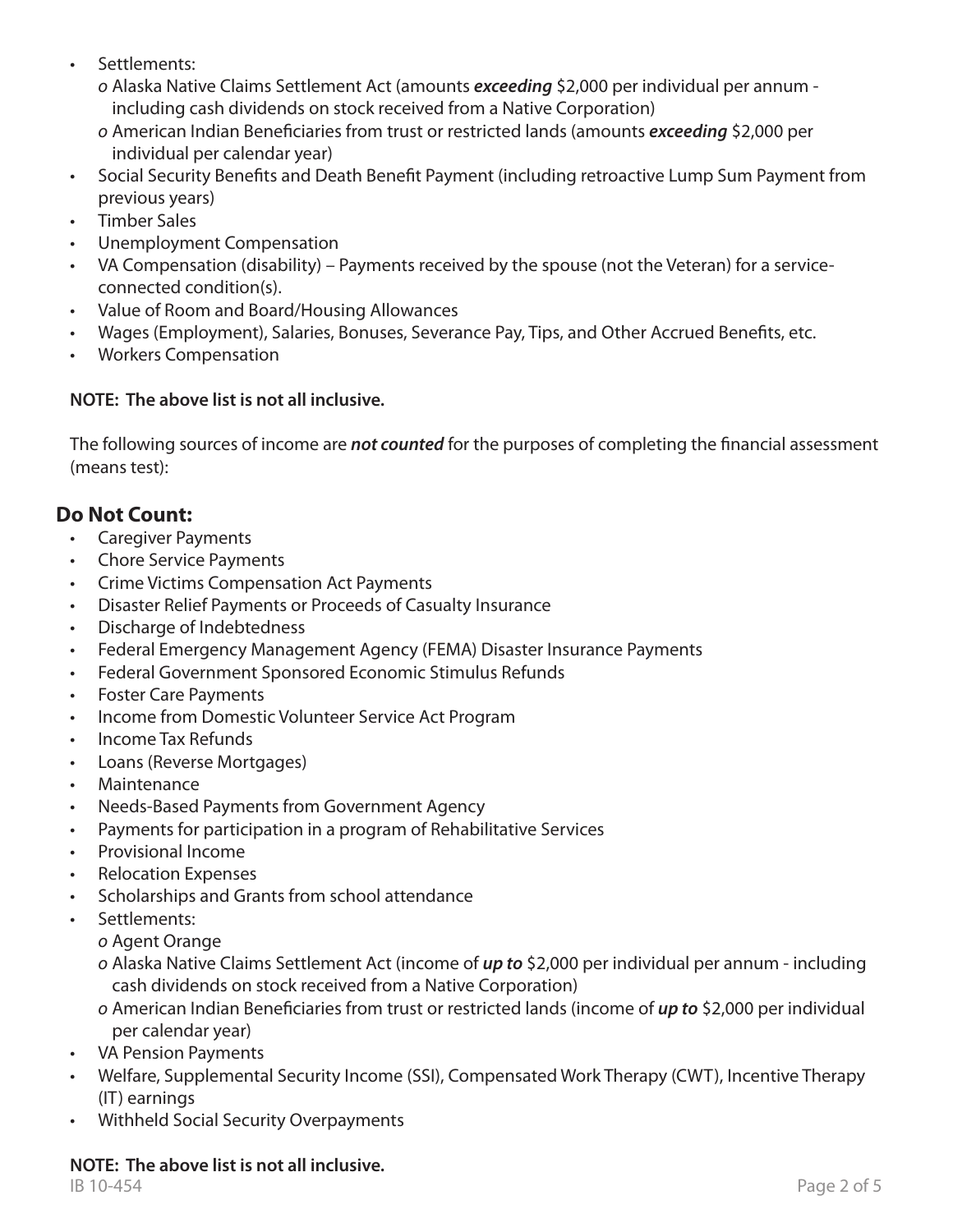*Assets: Items of ownership convertible into cash; total resources of a person or business, as cash, notes and accounts receivable, securities, inventories, goodwill, fixtures, machinery, or real estate. The following sources of income are counted as assets for the purpose of completing the financial assessment (means test.*

## **Count:**

- Bank Deposits
- Collectibles (Art, Coins, Antiques, etc.)
- Energy Royalties
- Gas Reserves
- Health Savings Account Balances
- Inherited Property (If sold in another year other than the one it is inherited, proceeds are considered an asset)
- Irrevocable Trust (depending on the type)
- Mineral Royalties
- Occasional Sale of Property (If occasional sale of property is inherited, it is counted as income in the year it is received)
- Other property of value used for investment or pleasure (Boats, Time-Shares, Recreational Vehicles, Thoroughbred Racehorses, etc.)
- Real Estate (excludes primary residence)
- Stocks, Bonds, Individual Retirement Accounts (IRAs), Certificates of Deposit (CDs), 401(k)

# **Do Not Count:**

- Deferred Sale
- Foreclosures
- Installment Sale
- Insurance policy with cash value
- Motor Vehicles, Jewelry, Household Possessions (Personal)
- Sale of Property (Sale of Primary Residence and Family Heirlooms not used for investments)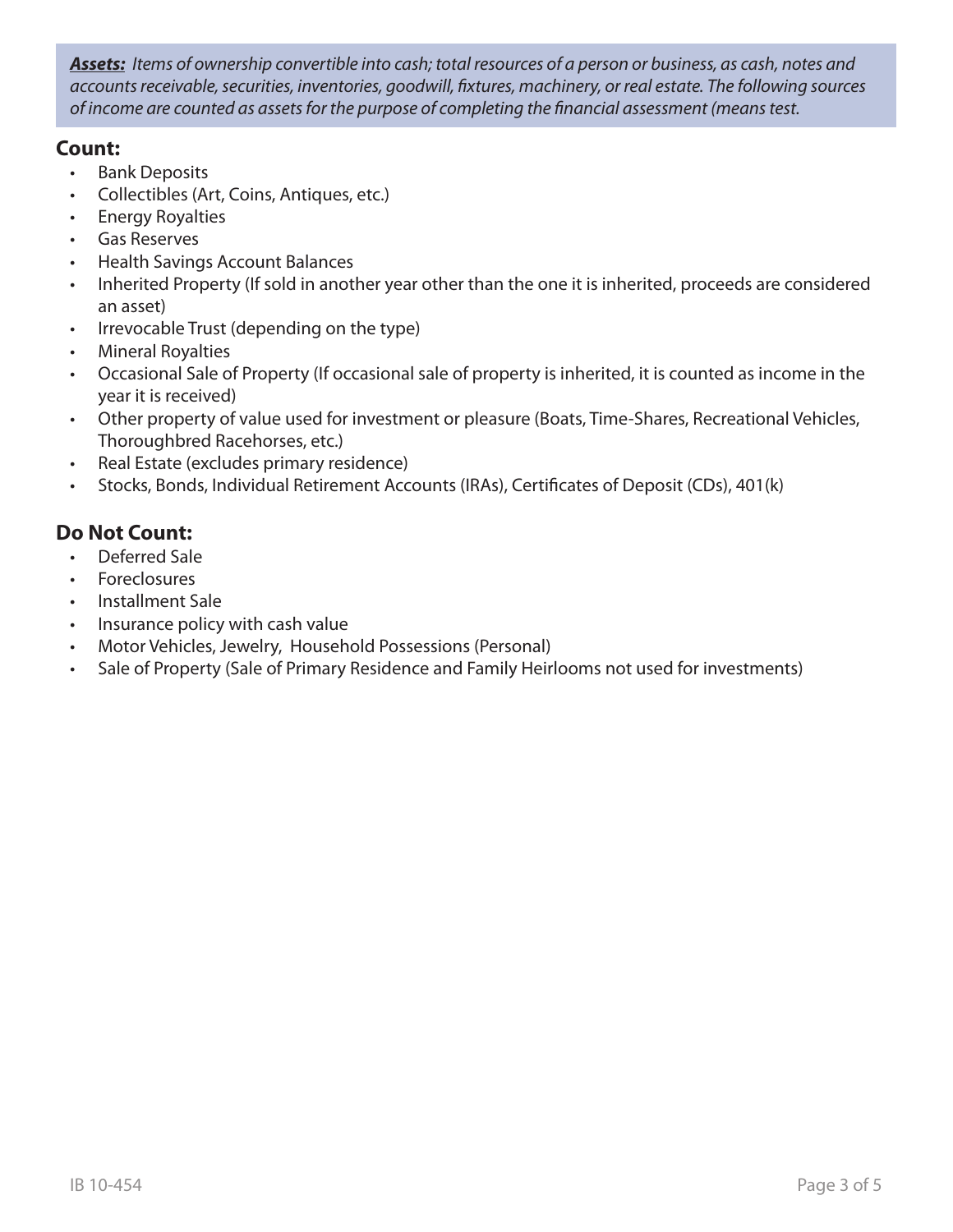*Deductible Medical Expenses: May be used to reduce other countable income for purposes of increasing pension benefits. In order to be deducted from income, unreimbursed medical expenses must exceed 5% of the VA Maximum Annual Pension Rate for the previous year.*

VA National Income Threshold link: *[http://www.va.gov/healthbenefits/cost/income\\_thresholds.asp](http://www.va.gov/healthbenefits/cost/income_thresholds.asp)*

The list below shows many of the common deductible medical expenses.

**Note:** This list is not all inclusive. Allow all expenses that are directly related to medical care.

- Abdominal supports
- Acupuncture service
- Ambulance hire
- Anesthetist
- Arch supports
- Artificial limbs and teeth
- Back supports
- Braces
- Cardiographs
- Chiropodist
- Chiropractor
- Convalescent home **(for medical treatment only)**
- **Crutches**
- Dental service, for example, cleaning, x-ray, filling teeth
- Dentures
- Dermatologist
- Drugs, prescription and nonprescription
- Gynecologist
- Hearing aids and batteries
- Home health services
- Hospital expenses
- Insulin treatment
- Invalid chair
- Lab tests
- Lip reading lessons designed to overcome a disability
- Lodging incurred in conjunction with out-oftown travel for treatment **(to be determined on a facts-found basis)**
- Medicare Premiums, Parts B & D
- Medical Insurance Premiums
- **Neurologist**
- Nursing services for medical care, including nurse's board paid by claimant
- Occupational therapist
- Ophthalmologist
- Optician
- Optometrist
- Oral surgery
- Osteopath, licensed
- Pediatrician
- Physical examinations
- Physician
- Physical therapy
- Podiatrist
- Psychiatrist
- Psychoanalyst
- **Psychologist**
- Psychotherapy
- Radium therapy
- Sacroiliac belt
- Seeing-Eye dog and maintenance
- Speech therapist
- **Splints**
- Surgeon
- Telephone/teletype special communications equipment for the deaf
- Transportation expenses for medical purposes **(41.5 cents per mile effective Jan. 1, 2009, plus parking and tolls or actual fares for taxi, buses)**
- Vaccines
- **Wheelchairs**
- Whirlpool baths for medical purposes
- X-rays